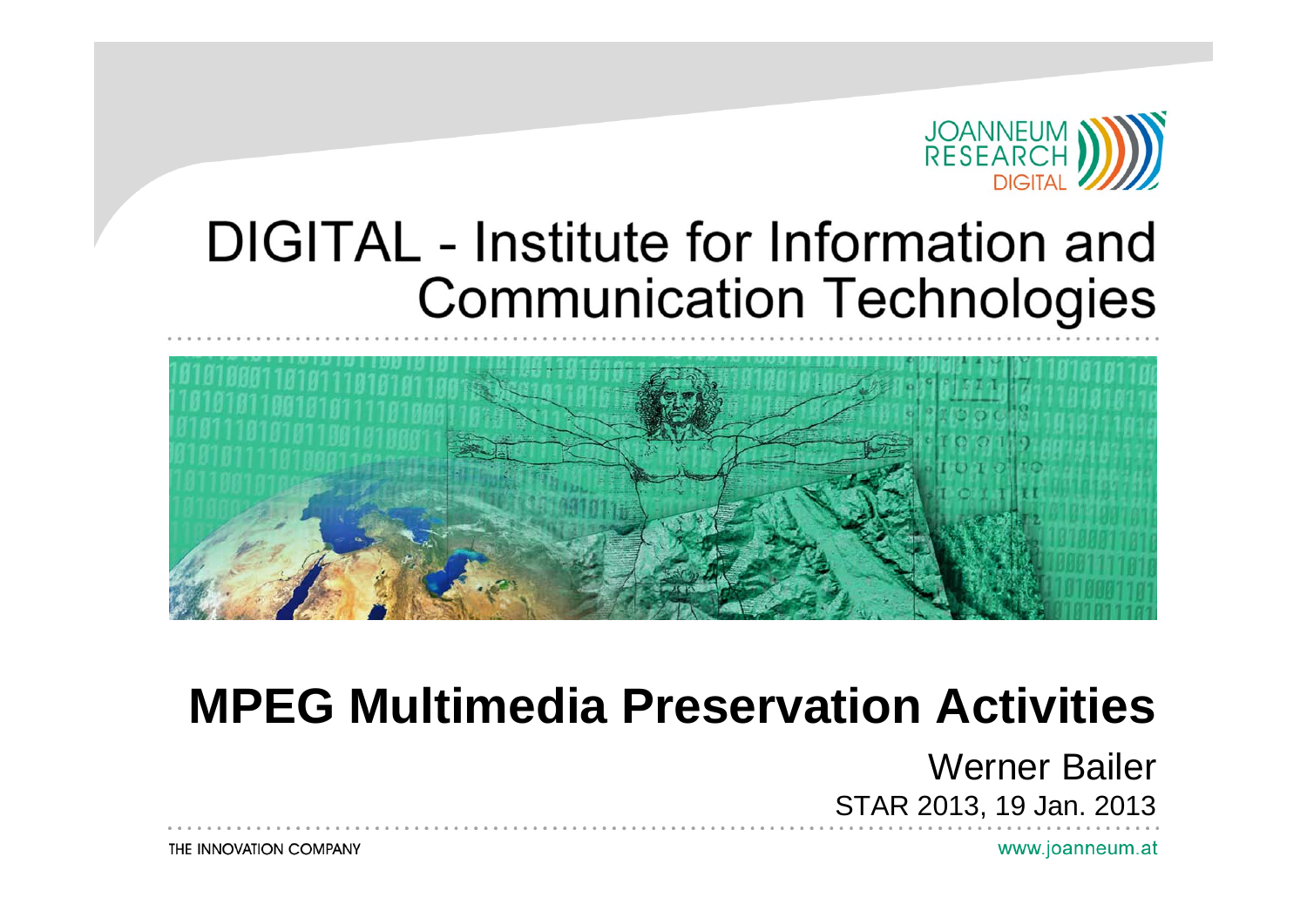

# **Outline**

#### **Motivation**

- **Proposals for standard multimedia preservation** metadata
- **Status and Gaps**

**Outlook**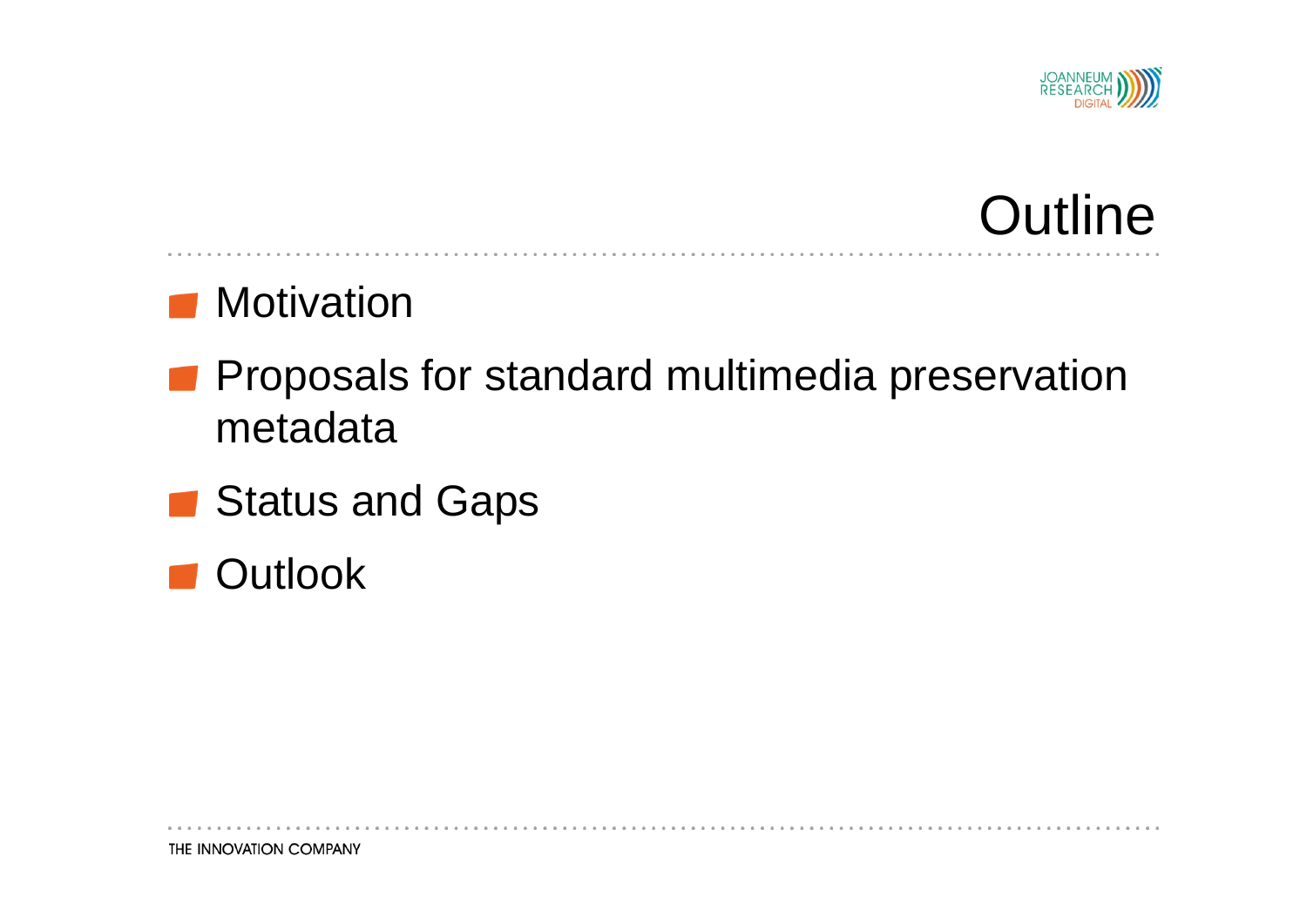

# **Motivation**

*Recommendations to professional organizations: d. work with industry for the development of requirements of systems that embed preservation concerns;*

*Recommendations to industry* 

- *a. ensure long-term accessibility to digital information;*
- *b. adhere to descriptive standards and recognized metadata standards to enable the creation of trusted digital repositories.*

*from: UNESCO/UBC Vancouver Declaration, Sept. 2012*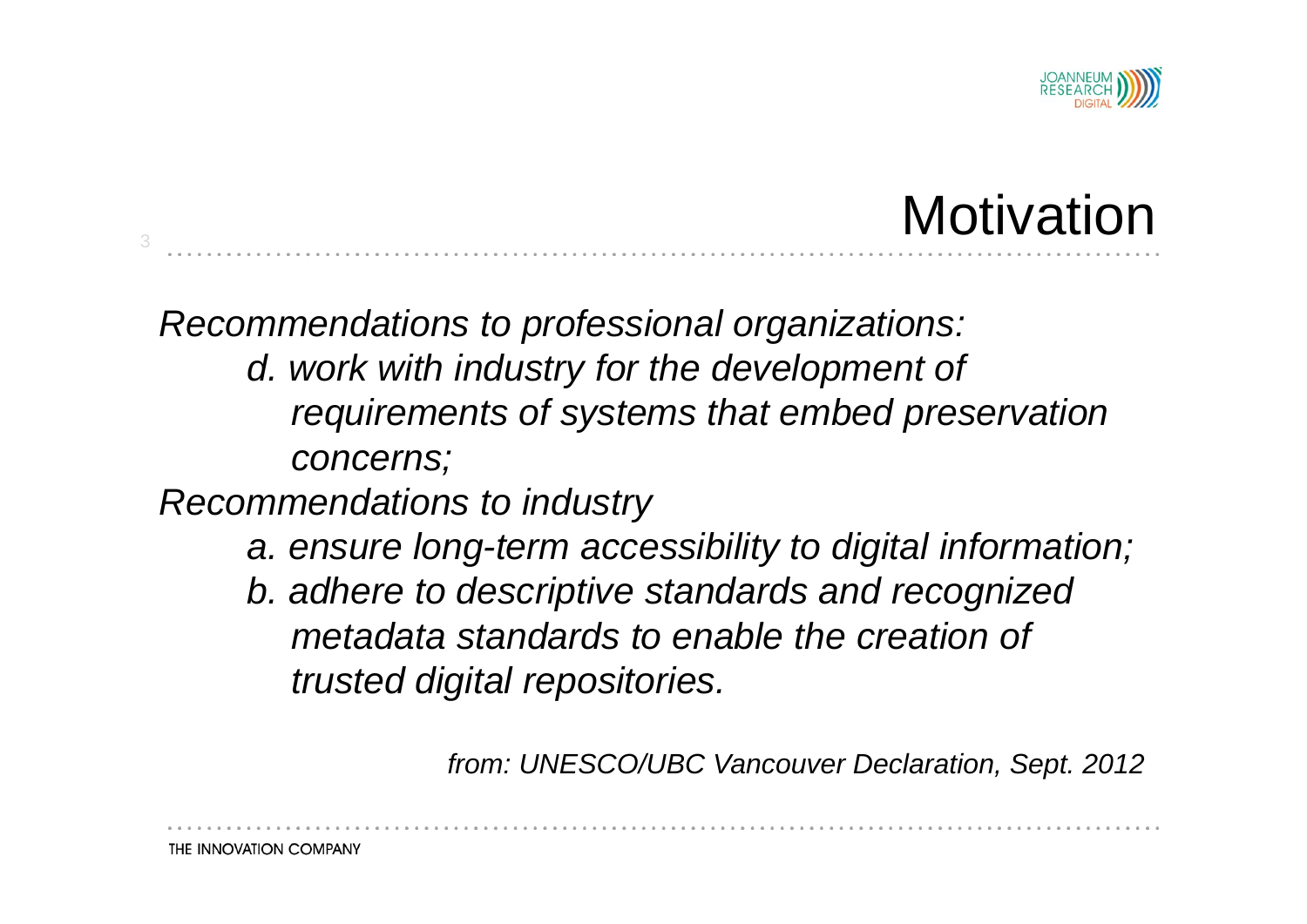

# **Motivation**

Digital Preservation Interoperability Framework (DPIF) Symposium

- April 2010, co-located with MPEG meeting in Dresden, DE
- organised by NIST
- establish a long-term digital preservation standardization roadmap
- **Lack of a standard for preservation metadata for** multimedia content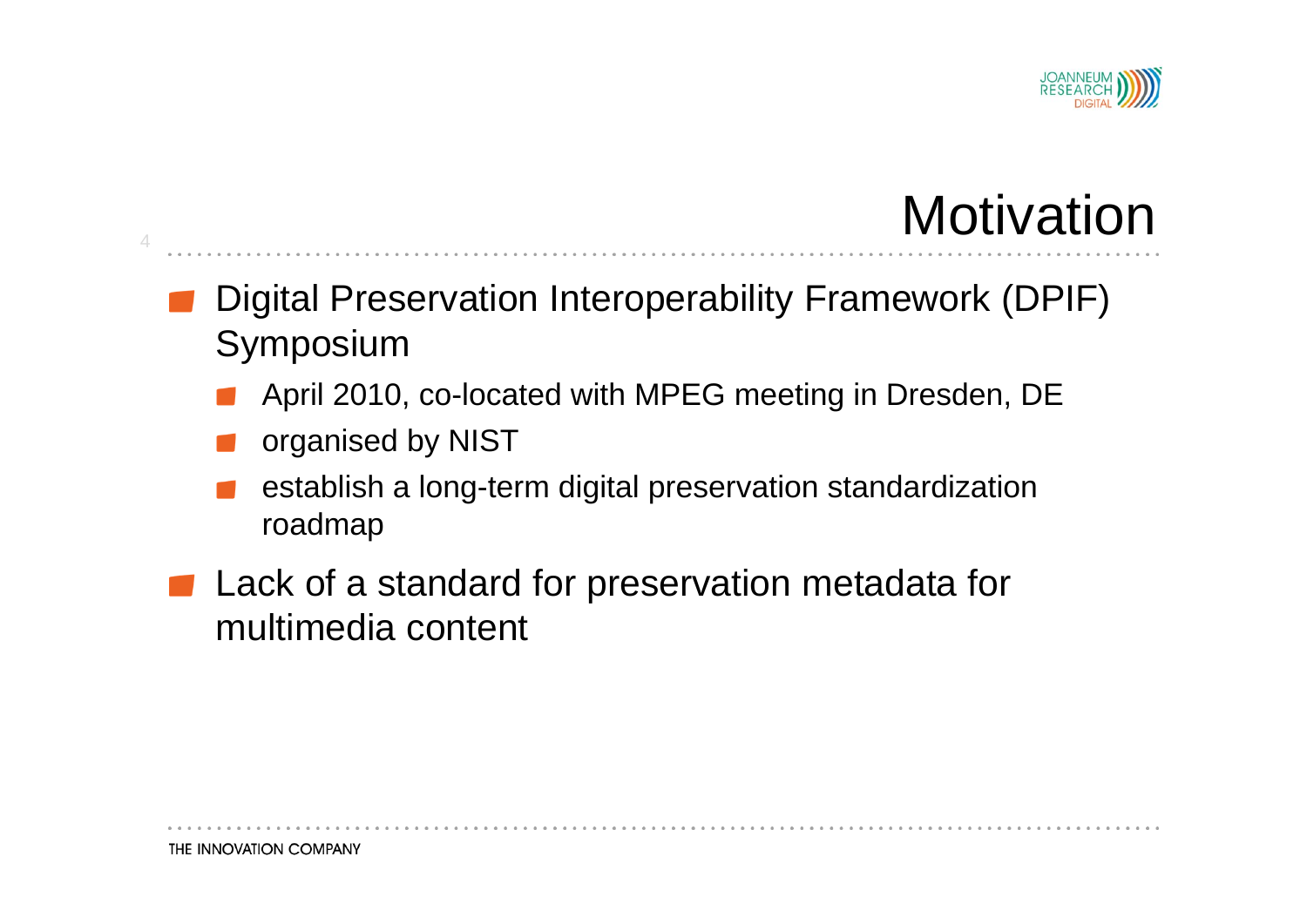

## Preservation Description Information

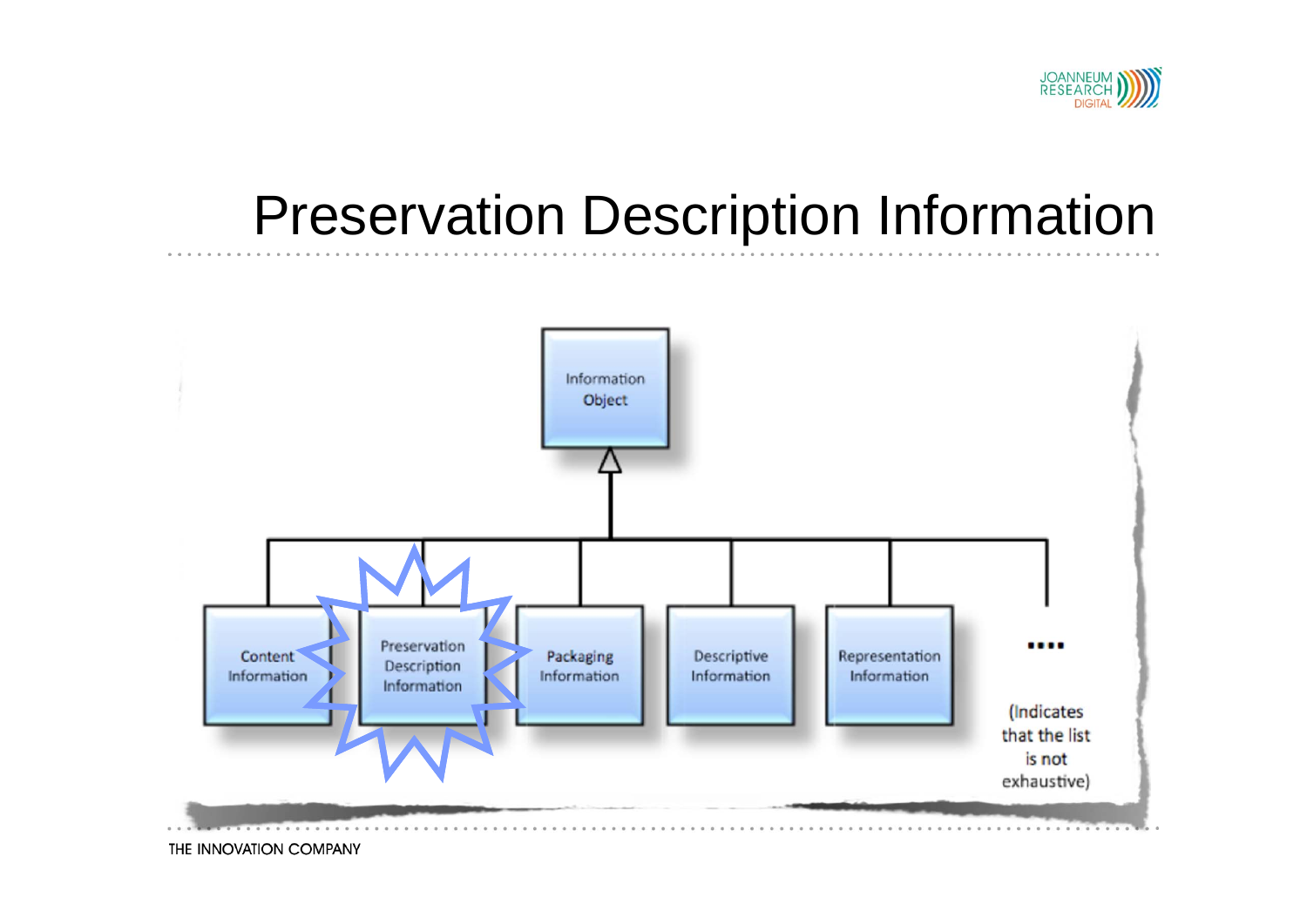

# Multimedia Preservation AhG

#### Co-chairs

- Wo Chang, NIST (US)
- Walter Allasia, Eurix (IT)
- involves members from Europe, US, Japan and New Zealand
- aims to define a standard representation and guidelines for multimedia preservation metadata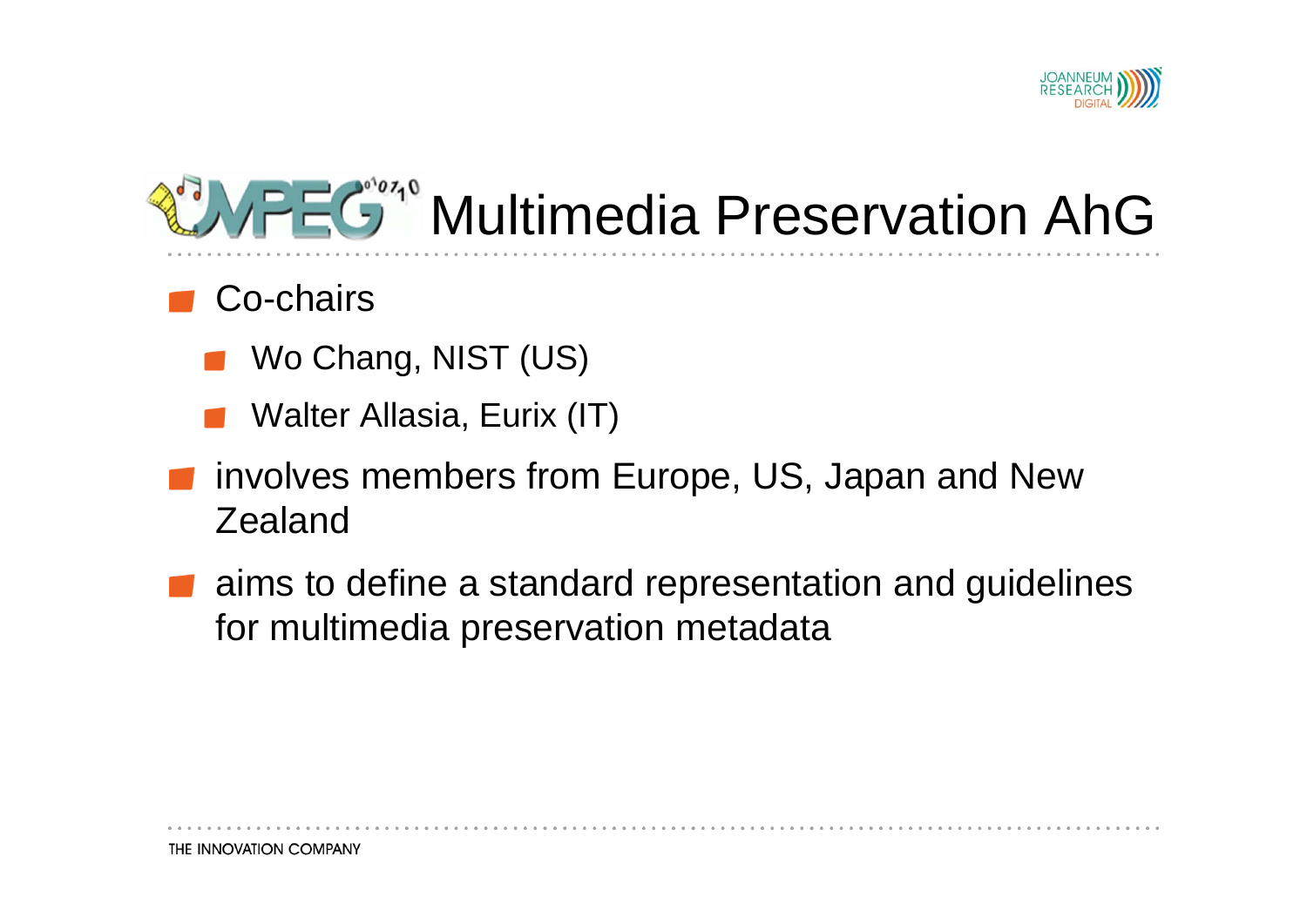

#### Multimedia Preservation AhG 7

- National Institute of Standards and Technology, USA
- Eurix, Italy
- RAI, Italy
- Nippon Telegraph and Telephone Corporation, Japan
- National Diet Library, Japan
- JOANNEUM RESEARCH, Austria
- European Broadcasting Union (EBU), **Switzerland**
- Deutsche Kinemathek Museum fürFilm und Fernsehen, Germany
- Universität Passau, Germany
- National Library of New Zealand
- Universitat Politècnica de Catalunya, Spain
- Austrian Institute of Technology, Austria
- IT Innovation, UK
- University of Innsbruck, Austria
- Nederlands Instituut voor Beeld en Geluid, Netherlands
- NHK, Japan
- ETB-Basque Television, Spain
- Sveriges Television, Sweden
- National Library of Sweden
- British Broadcasting Company, UK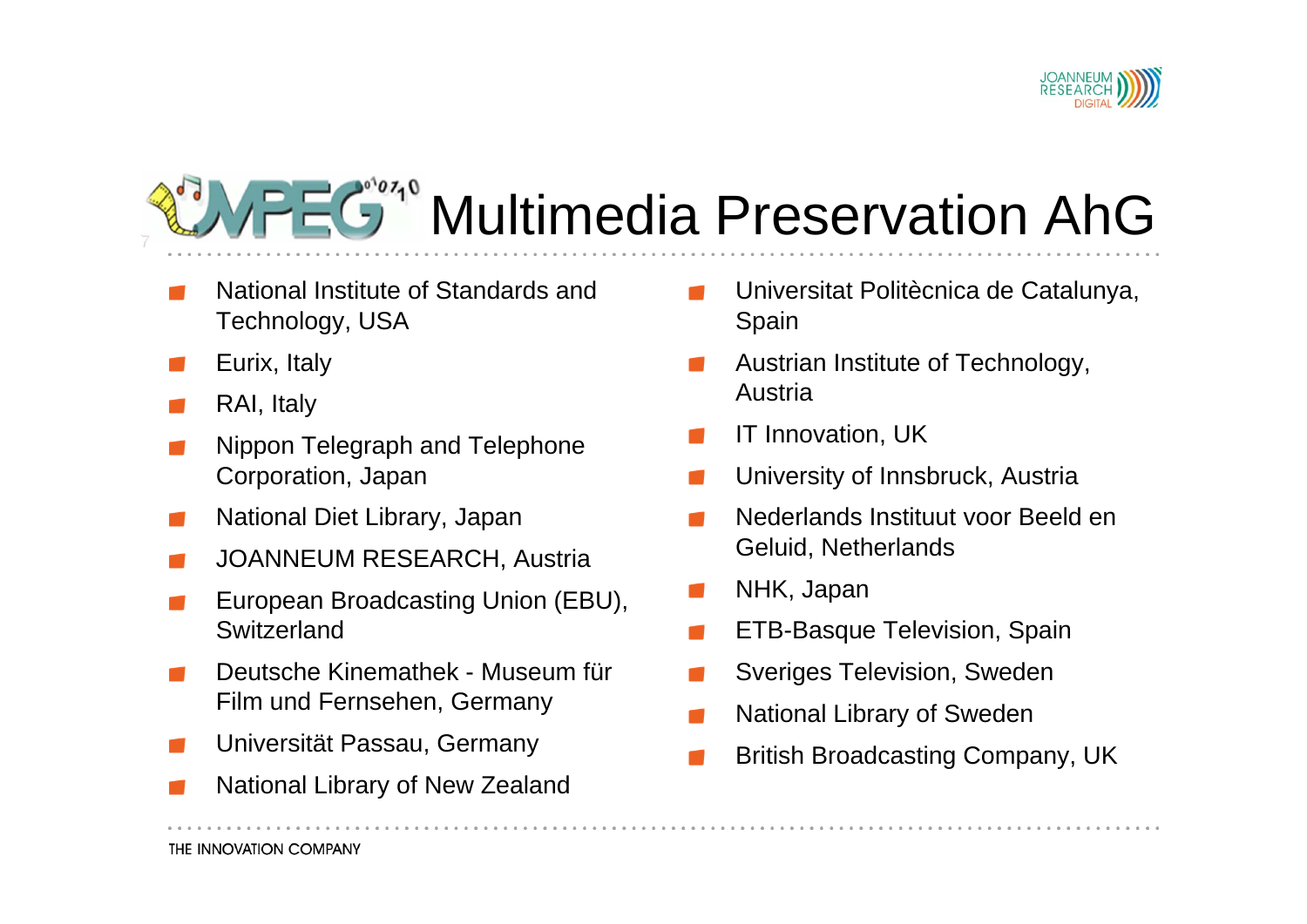

## MPDI Requirements

#### Provenance

- **Context**
- Reference
- **Quality**  $\mathcal{L}^{\text{max}}_{\text{max}}$
- **Integrity**  $\mathcal{L}^{\text{max}}$
- Authentication
- Fixity
- **Rights**  $\mathcal{L}^{\text{max}}_{\text{max}}$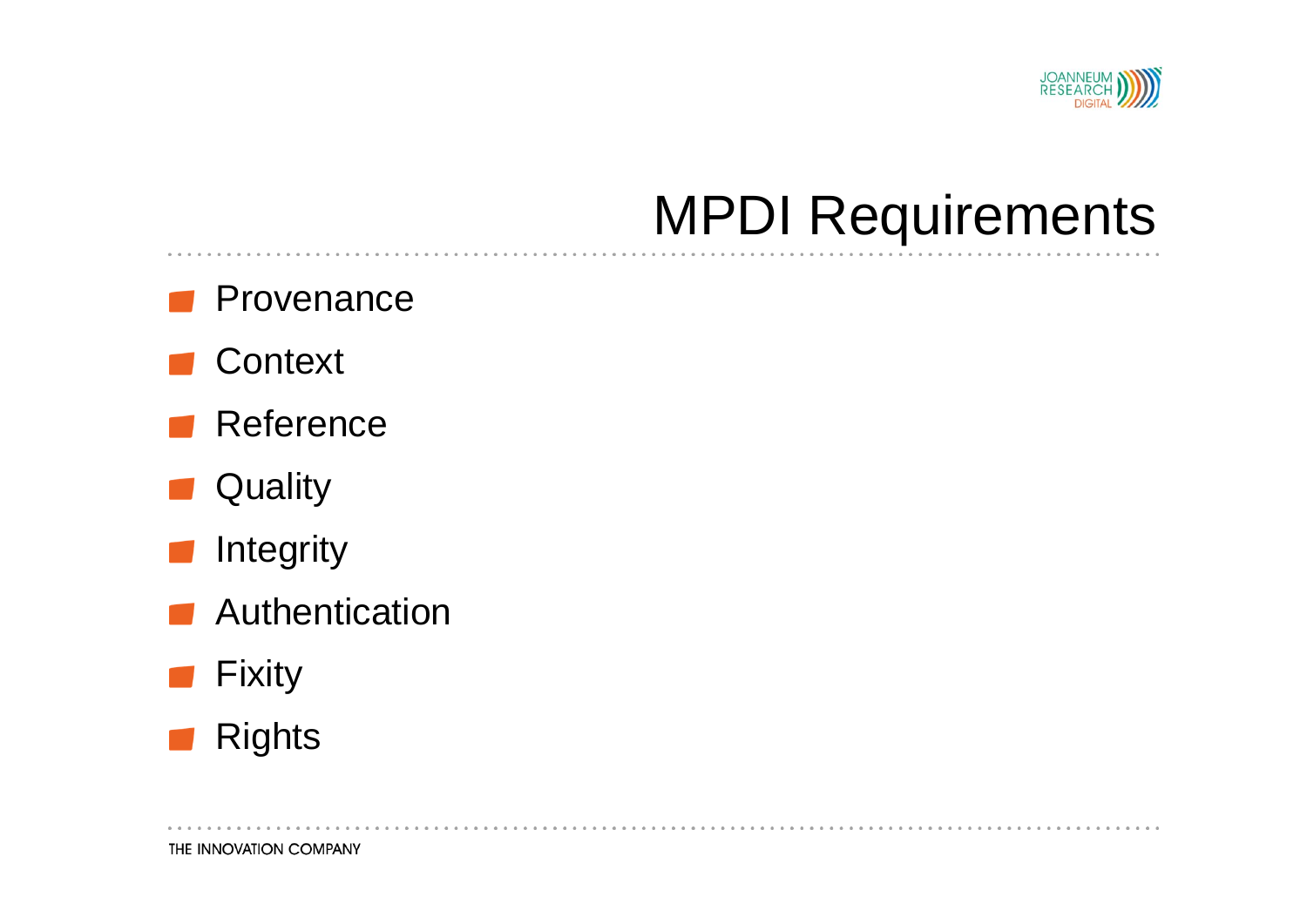

#### Relation to OAIS Reference Model

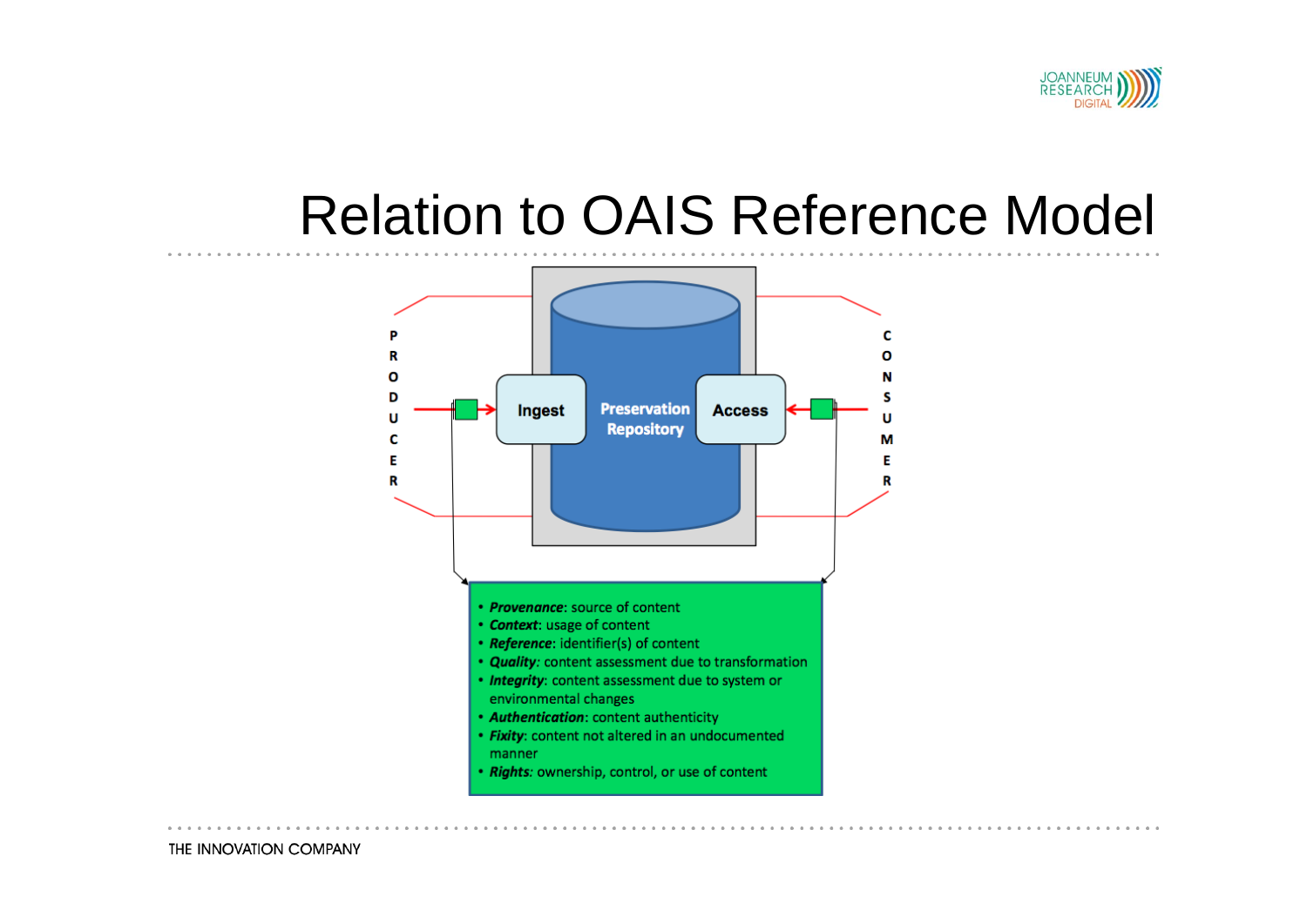

### Situations we want to avoid

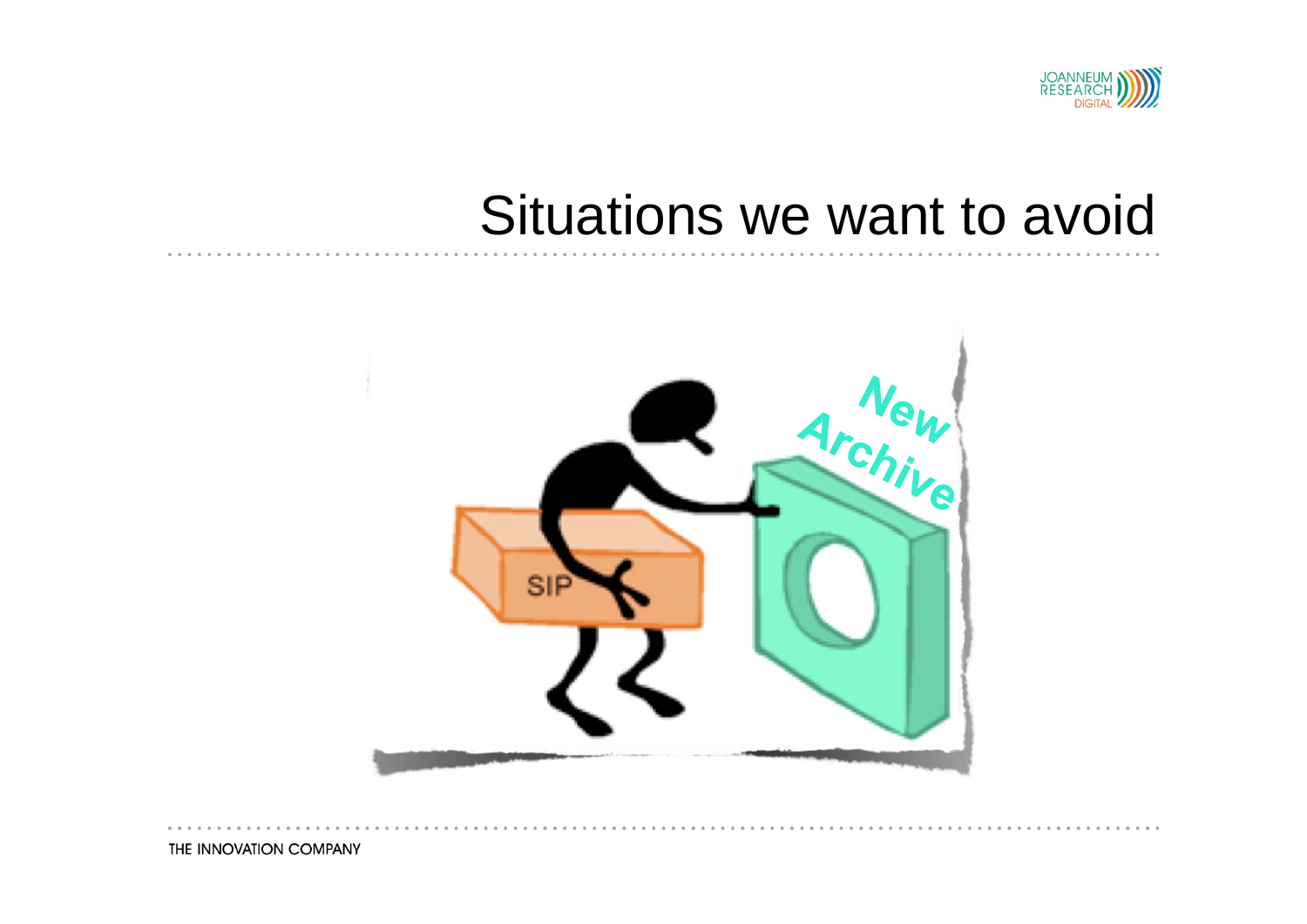

# Timeline

|                                    | Requirements,<br>call for proposals<br>issued |             | <b>Working draft</b>                              |                                   |
|------------------------------------|-----------------------------------------------|-------------|---------------------------------------------------|-----------------------------------|
| 2012                               |                                               |             | 2013                                              | 2014                              |
|                                    |                                               | submissions | analysis of filling gaps, validating,<br>refining |                                   |
| Deadline for<br>call for proposals |                                               |             |                                                   | <b>Final draft</b><br>of standard |

THE INNOVATION COMPANY

 $\alpha-\alpha-\alpha$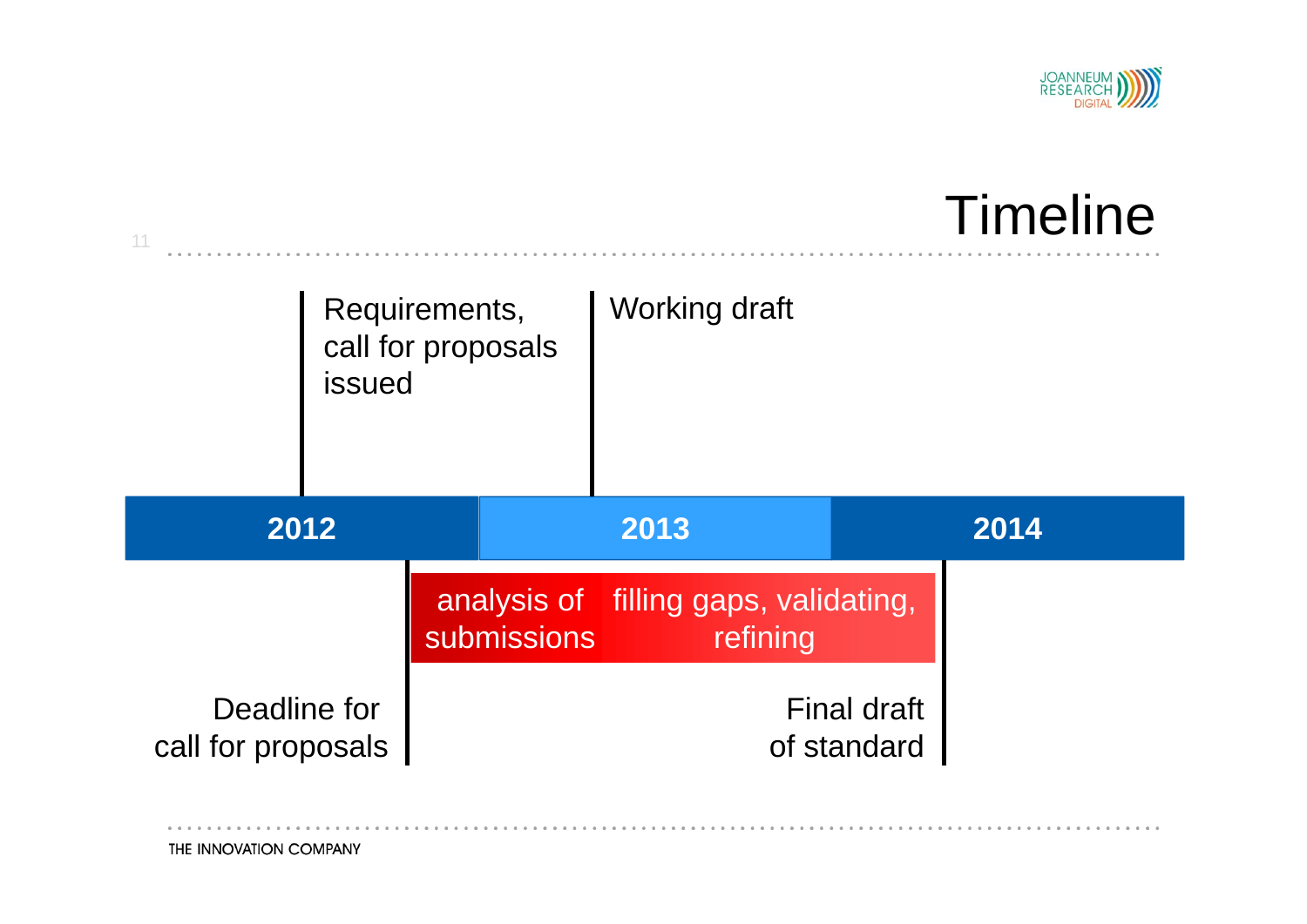

#### Responses to Call for Proposals Received (1)

- Details on workflow and requirements from
	- Japan National Diet Library (NDL)
	- National Library of New Zealand (NZNL)
	- mapped to their own metadata schemes and workflows
- MPEG Professional Archive Application Format (PA-AF, MPEG-A part 6)
	- addresses provenance, reference, context, quality fixity, rights
	- MPEG-21 DIDL based container structure
	- virtual file structure of package
	- associated metadata (MPEG-7, IPMP, REL)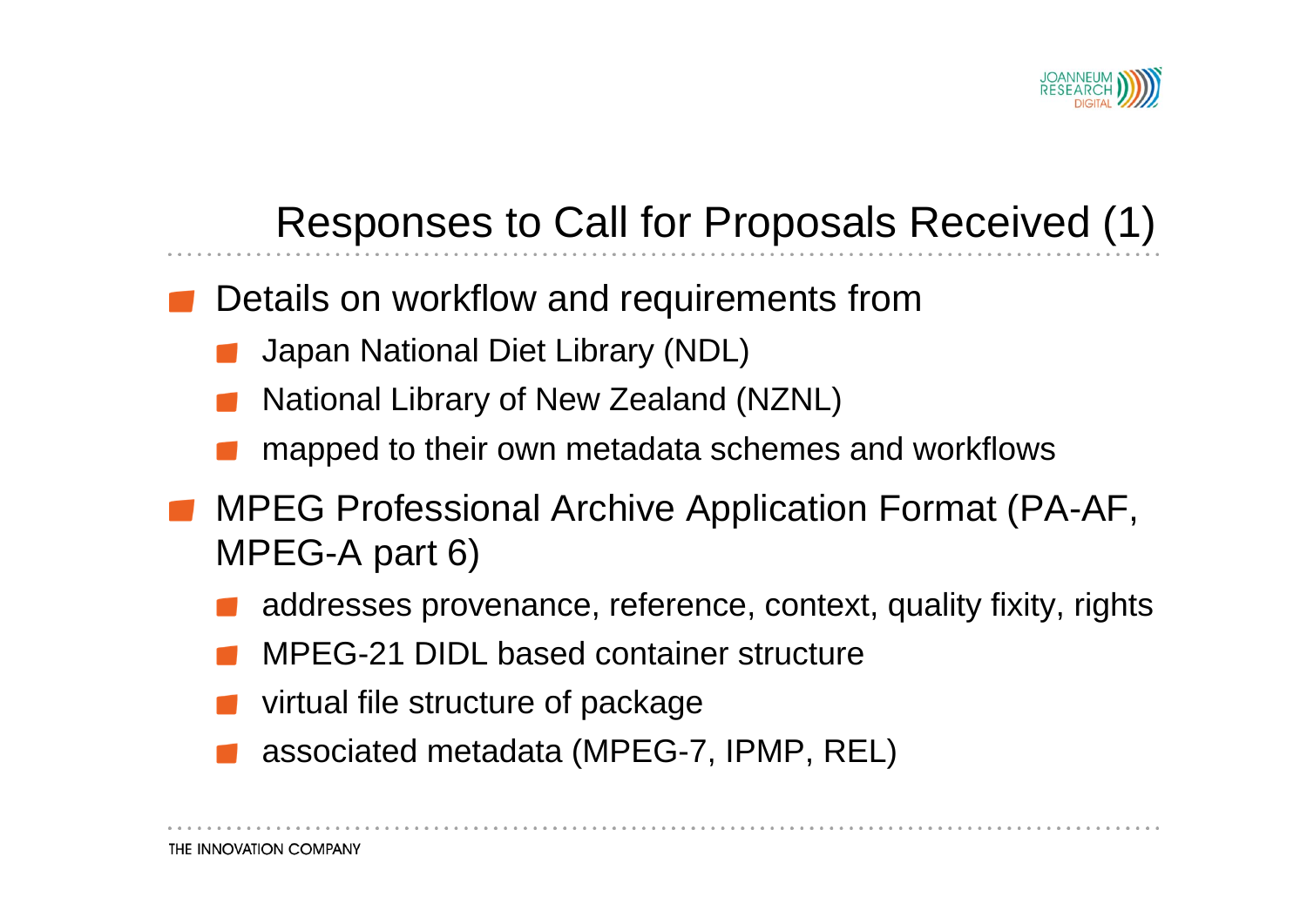

#### Responses to Call for Proposals Received (2)

- MPEG-7 Audiovisual Description Profile (AVDP)
	- MPEG-7 part 9, amd. 1
	- addresses context, reference, provenance
	- MPEG-7 profile for a/v media production and archiving
	- defined by EBU MIM/SCAIE group
	- representation results of automated information extraction tools
- MPEG-7 Extensions for visual quality description
	- addresses quality
	- MPEG-7 visual description scheme for quality measures and defects
	- generic scheme + reference to controlled vocabulary and specific descriptors)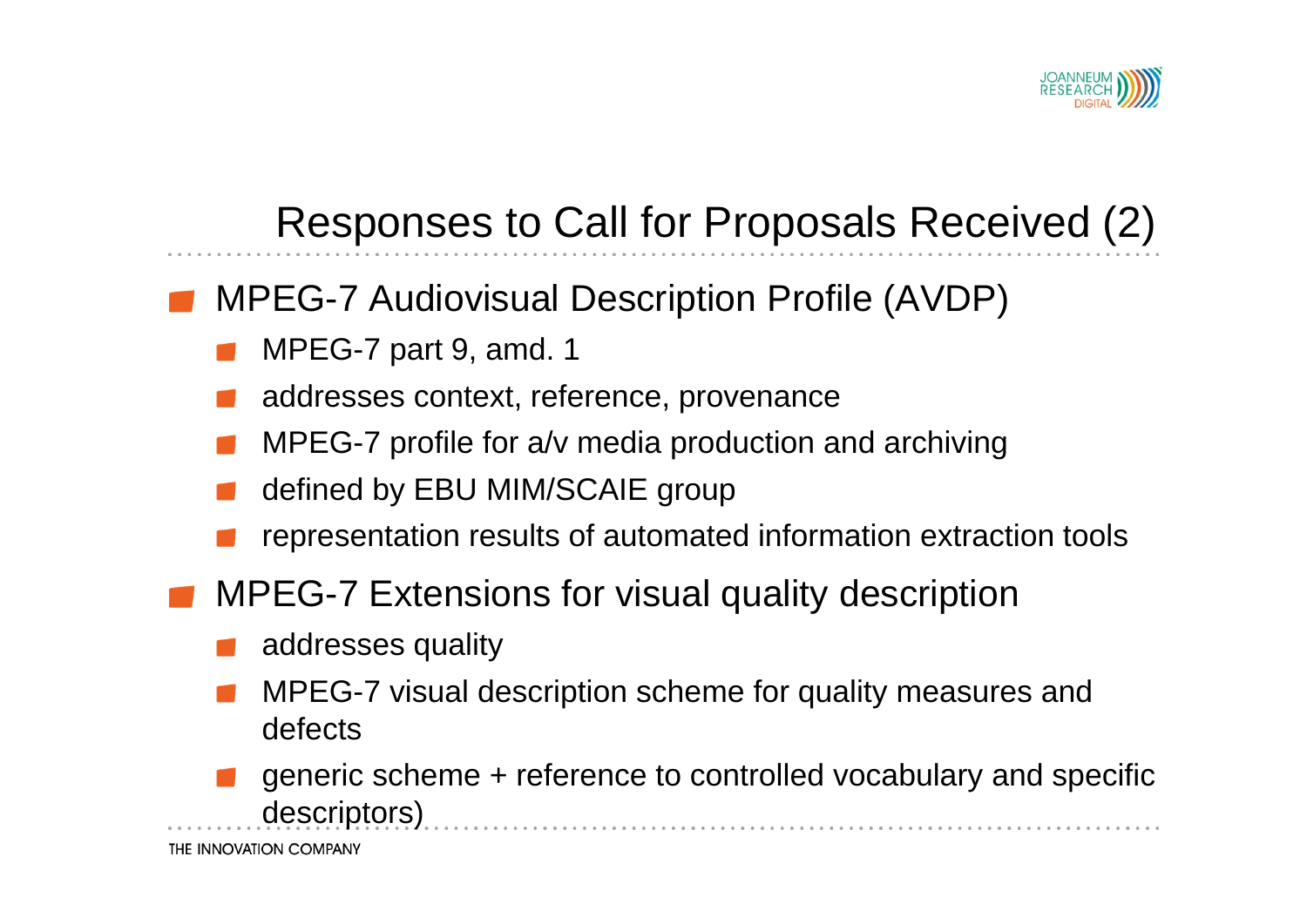

#### Responses to Call for Proposals Received (3)

- MPEG-21 CEL/MCO (designated MPEG-21 part 20, 21)
	- addresses rights
	- expressing business contracts related to media content
	- machine processable expressions
	- links to textual clauses
	- Contract Expression Language (XML representation, part 20)
	- Media Contract Ontology (OWL representation, part 21)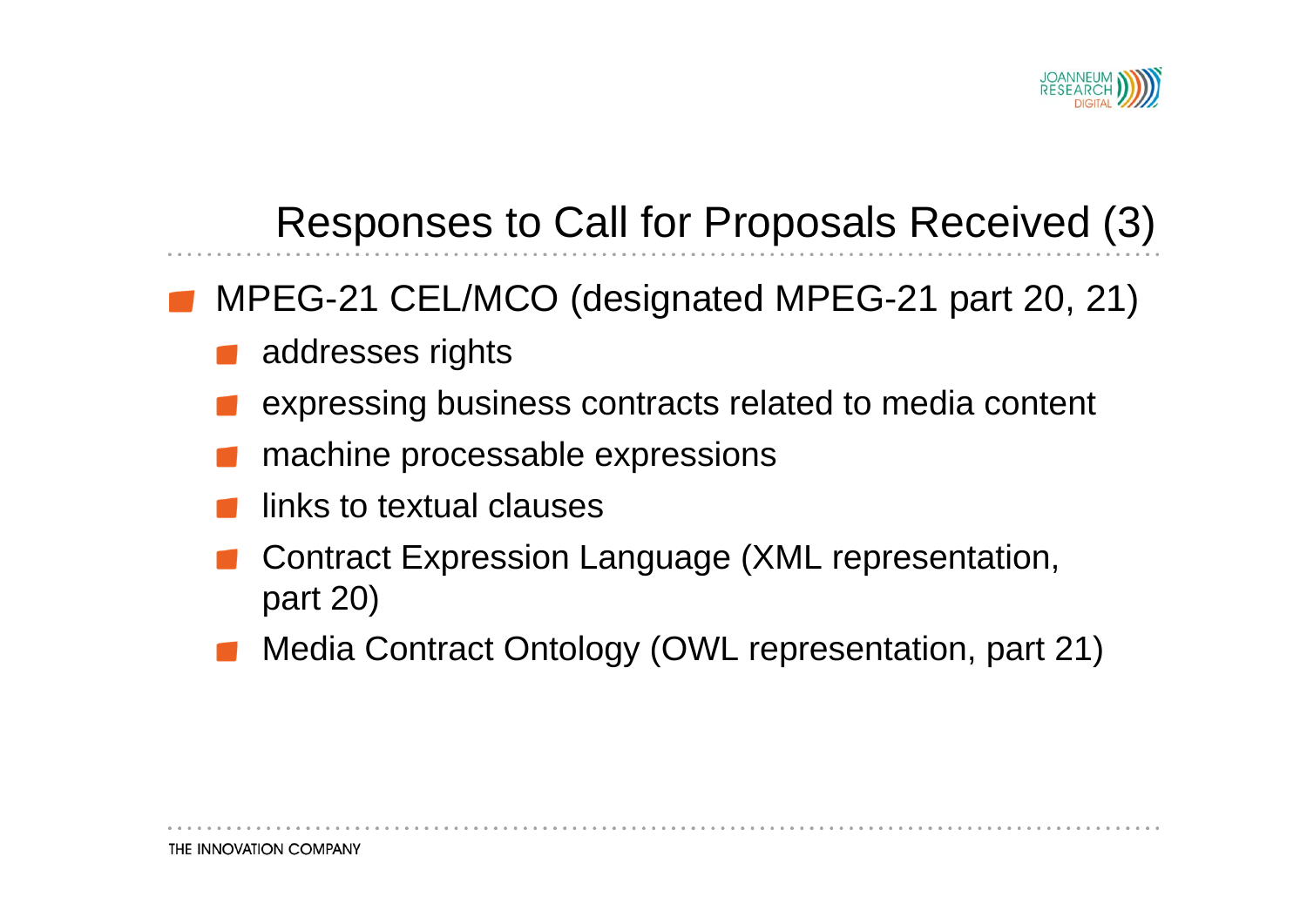

## MPDI vs MP-AF

- Moved on from requirements phase at 102nd MPEG meeting in Oct. 2012
- Assigned to MPEG-A (Application Formats)

15

**Multimedia Preservation Application Format (MP-AF)**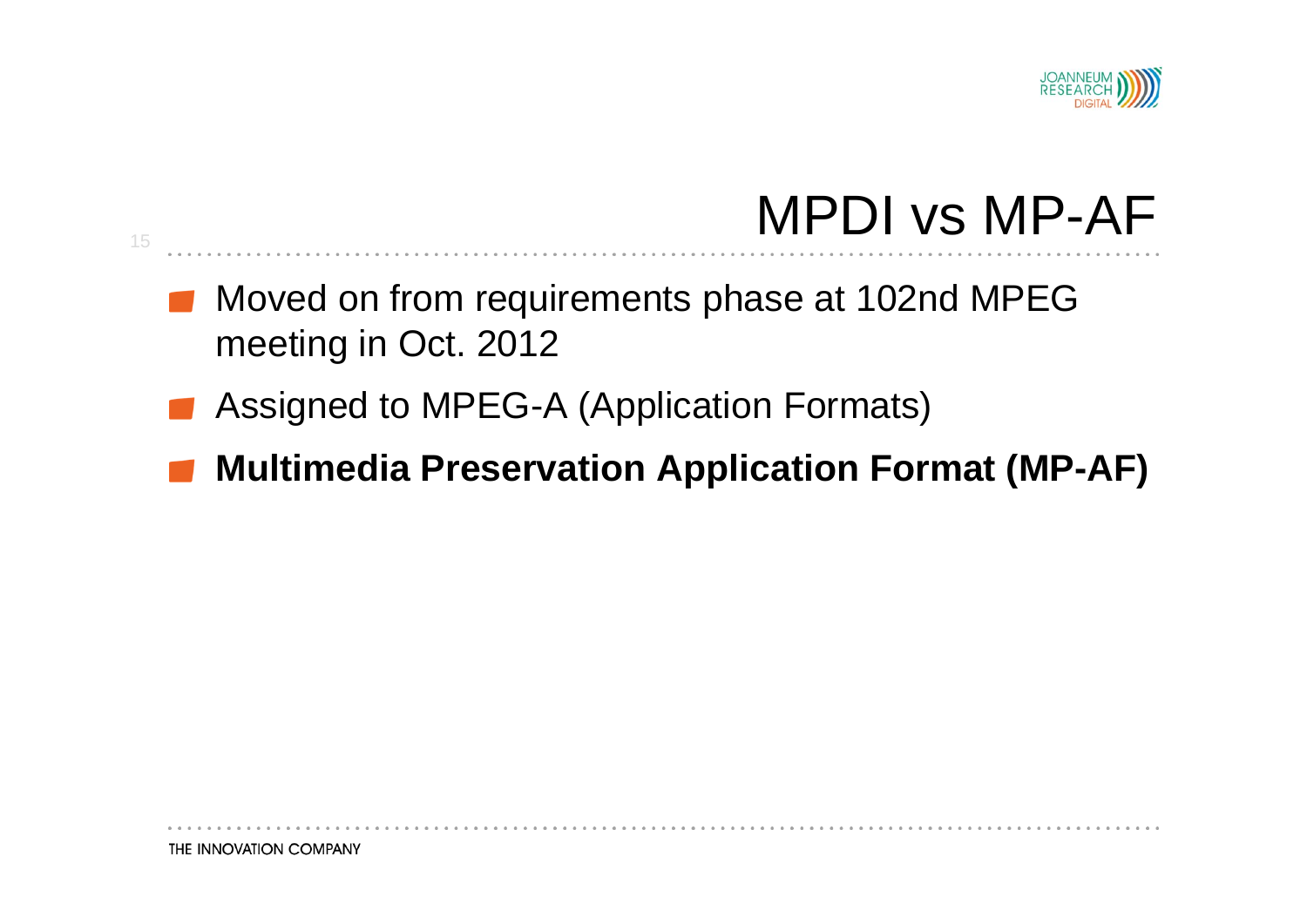

### **Gaps**

#### **MPAF resides within preserved media content**

- **Information about processes that impact** preservation of Digital Items
- **Integrity**

- **Authenticity**
- **Fragment-based fixity**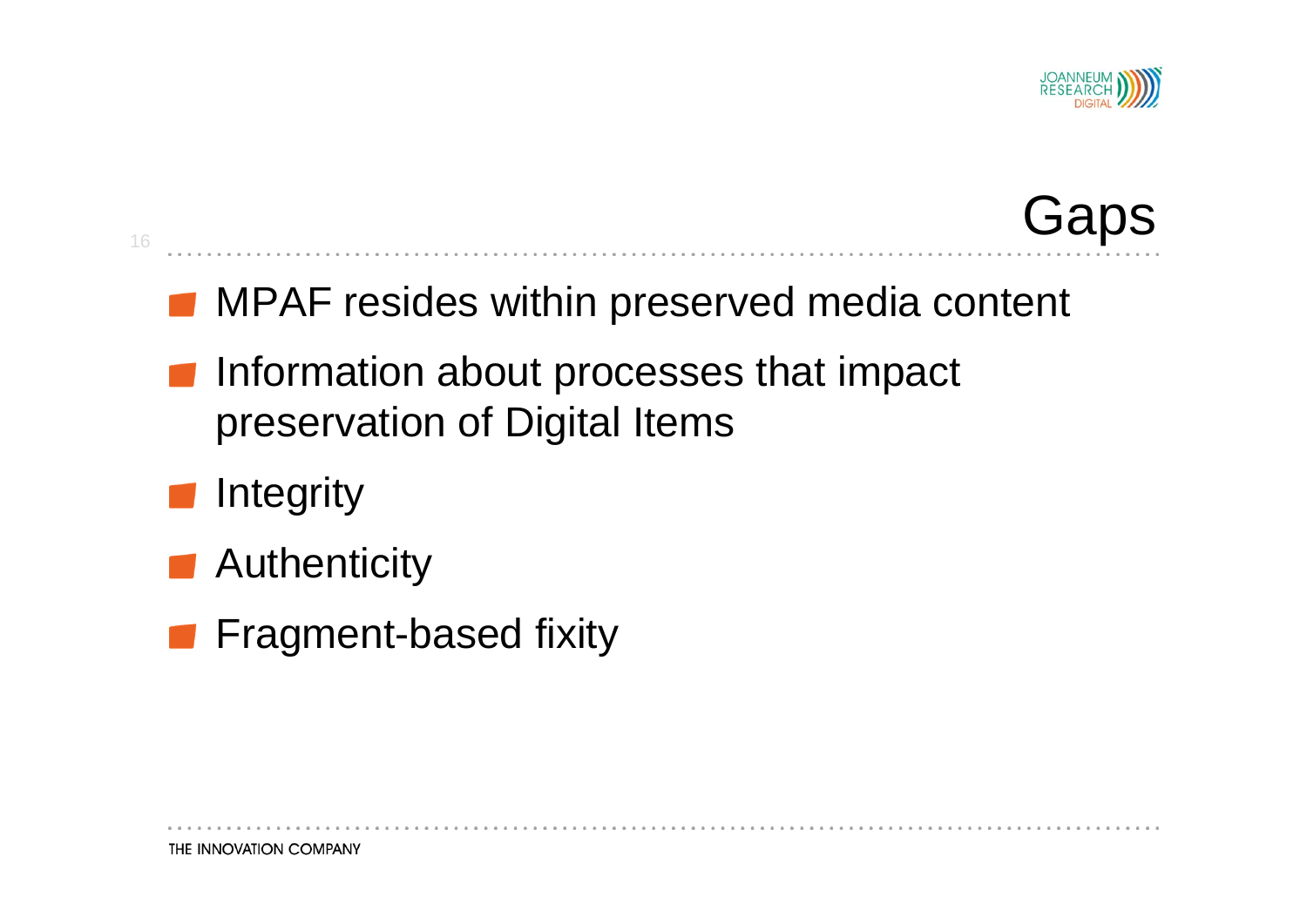

# MP-AF ongoing work

- Collect further input
	- More details on requirements
	- Specific use cases from different domains
	- Best practice examples
- Analyse submissions and gaps
	- Process information and their parameters (cf. PREMIS preservation events)
	- Content integrity
	- Fine grained fixity metadata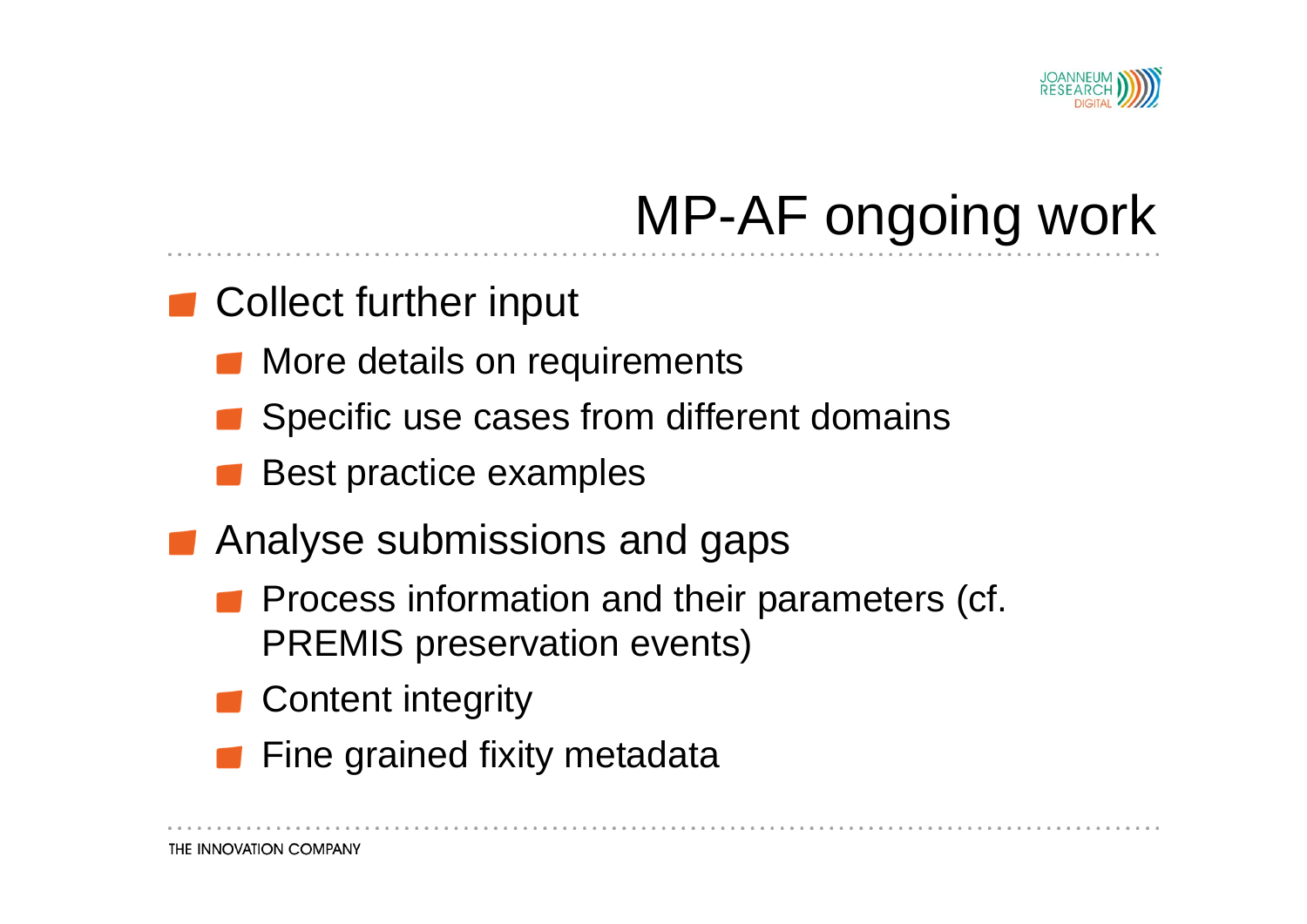

# **YOUR** contribution

- Inputs on use of preservation metadata and workflows in different types of multimedia archives
- Example preservation metadata documents
- Proposal of technologies for filling the gaps
- MPEG Preservation Reflector
	- https://mailhost.tnt.uni-hannover.de/mailman/listinfo/preservation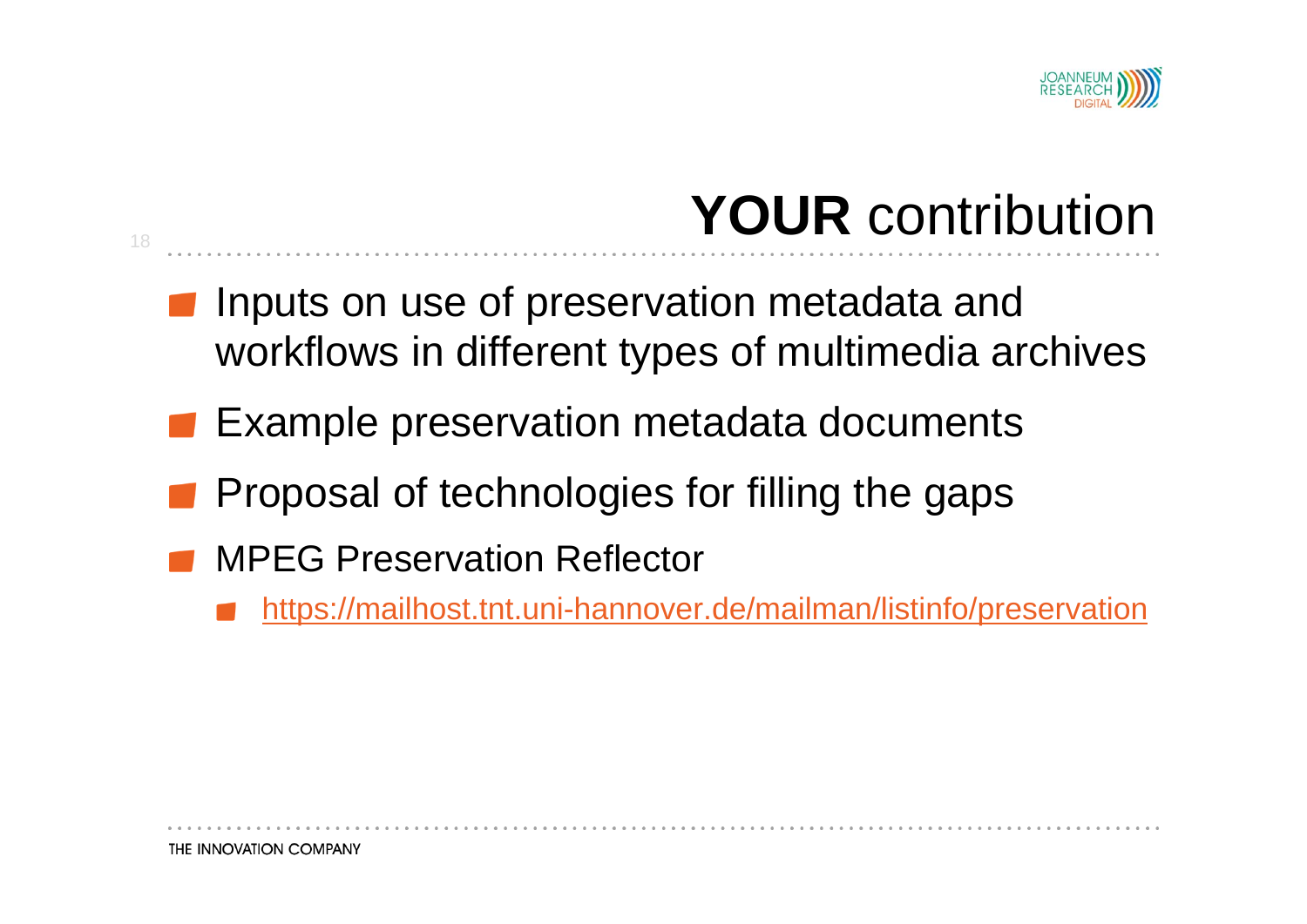

# **Conclusion**

- **MP-AF aims to define interoperable preservation** metadata for multimedia content
- compatible with MPEG technologies

- many things are there, now working on the gaps
- **Contributors welcome!**